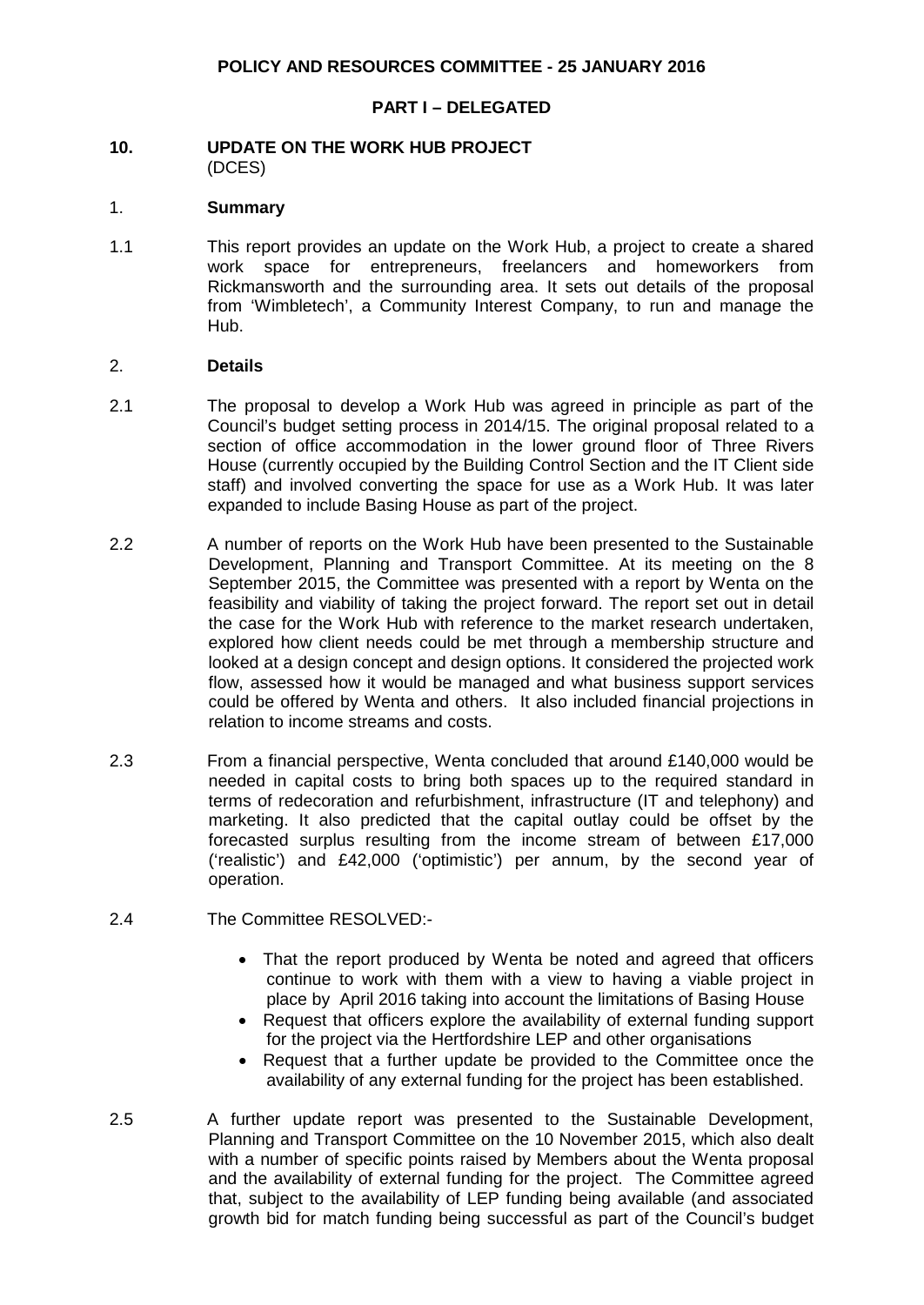setting process), the project be progressed with a view to having a viable project in place by April 2016.

# *Availability of external Funding*

- 2.6 The Council submitted a bid for Single Local Growth Fund to the Hertfordshire LEP. This was both for funding from 2017/18 (Round 3) and also for any underspends arising from projects in Round 2 (2015/16). In terms of match funding from the LEP, the Council effectively made two bids:
	- £125,000 (approx 80% of total costs)
	- £75,000 (approx 50% of total costs).
- 2.7 As part of a growth bid, a PID was prepared as part of the Council's budget setting process and was presented to both the Sustainable Development, Planning and Transport Committee (10 November 2015) and Policy and Resources Committee (7 December2015). In the event that the LEP agree only 50% of the project costs, the Council would need to allocate an additional £45,000 from its capital budget to enable the project to proceed.
- 2.8 The application for Round 2 funding was not successful with priority being given by the LEP to other more established projects across Hertfordshire. The application for Round 3 has gone through the LEP's initial sifting process and is now awaiting a final decision. However it is not likely that such a decision will be forthcoming until February 2016, once the LEP is clearer about the level of Government funding that will be available overall for Growth Deal projects.

## *The 'Wimbletech' proposal*

- 2.9 As reported at the last Sustainable Development, Planning and Transport Commiteee, in order to better understand how a Hub would work in practice, a visit was arranged to 'Wimbletech' in the London Borough of Merton on 12 November 2015. The Lead Committee Member (Economic Development) together with the Leader of the main Opposition Group attended with officers. All members of the committee were subsequently invited to a further briefing at Three Rivers House on 2 December 2015.
- 2.10 In essence Wimbletech, which is a Community Interest Company, was set up to work with local councils to transform under-utilised space within public libraries into sustainable and affordable co-working and community hubs. Its aims are to:
	- Generate sustainable, new revenue and income generation for host buildings
	- **Increase footfall and awareness of existing/new services**
	- **Invest into buildings and to improve access to shared space**
	- Provide flexible, affordable working space for a diverse set of entrepreneurs
	- **IMPROVE LOCAL EMPLOYMENT OPPORTUNITIES AND SPENDING IN THE ATEAL FIGURE 1**
	- **Improve access to innovation, skills and services for existing local** organisations
	- Deliver free community events to young and old to share skills and knowledge.
- 2.11 'Wimbletech' is currently operating from space within Wimbledon library (London Borough of Merton) and is also operating under 'The Workary' brand at libraries in Hanwell and Northolt (London Borough of Ealing) and Chiswick (London Borough of Hounslow). The founder is also actively looking at expanding the concept across London and indeed the rest of the country. Further details of how these hubs operate can be seen at: [http://www.wimbletech.com](http://www.wimbletech.com/) / [http://www.theworkary.com](http://www.theworkary.com/)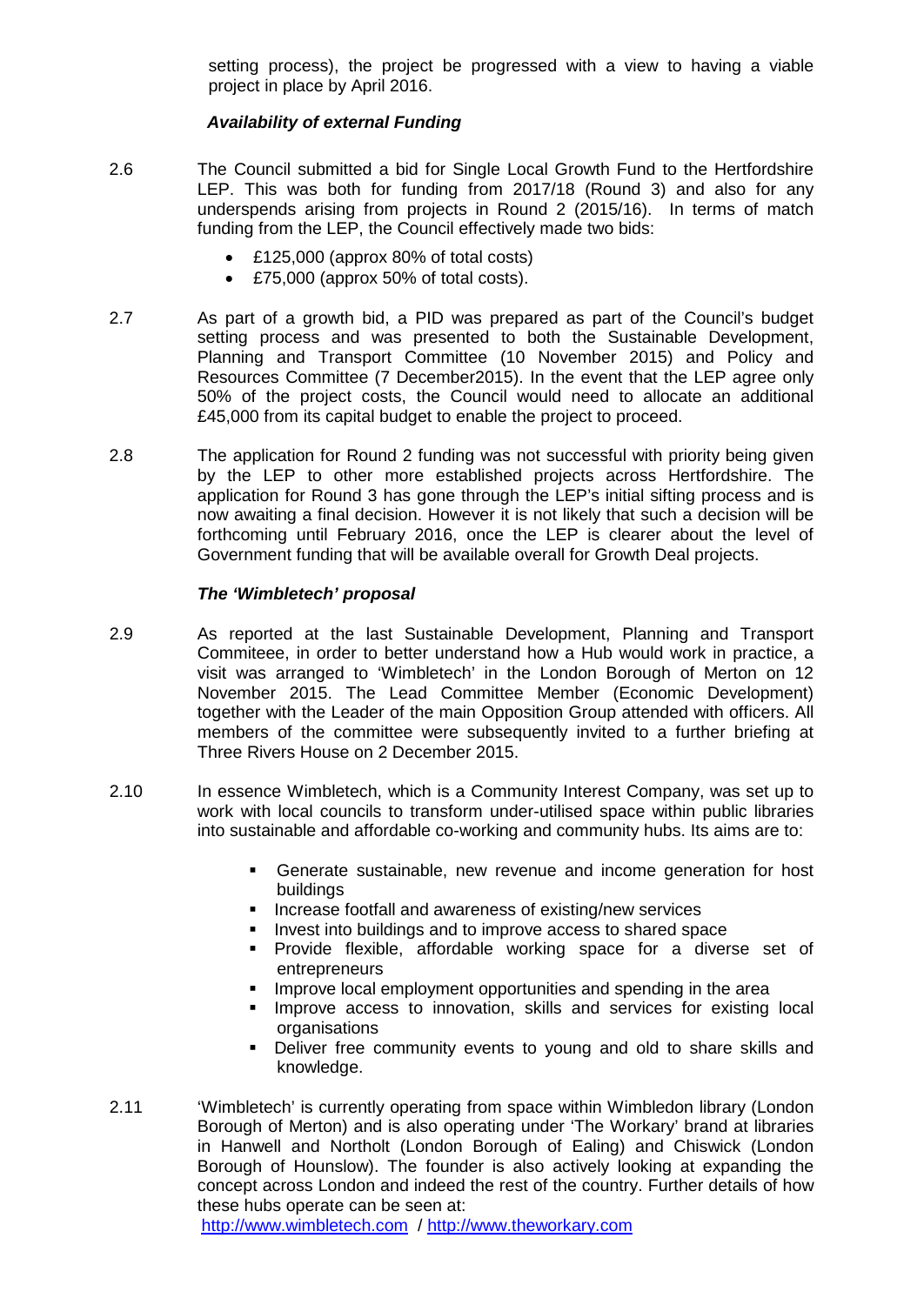- 2.12 The basic concept is to improve unused or under-utilised space in a fairly modest way. Rooms are decorated and lighting improved and furniture is brought in (often second-hand). Rather than refurbishing accommodation to a very high (and expensive) standard, the focus is on providing what are considered to be the essential requirements to attract potential users. These include:
	- High speed Wi-Fi and plug points throughout the space
	- Combination of seating options quiet areas, team and lounge space
	- Kitchen area with complimentary tea and coffee
	- Dedicated presentation/meeting/video conference room
	- Secure access (24/7).
- 2.13 'Wimbletech' at Wimbledon is the longest established enterprise of the company. It was set up as a 'Tech Campus' to provide affordable co-working space for tech start-up and other technology businesses. It began with one start-up in May 2014, had 30 members within the first six months, 65 after 12 months and now (after 20 months in operation) has grown to 125 members. It now supports 80 businesses, five apprenticeships, has provided over 50 free community events and 'hackathons' where children and adults can learn about digital technology. It is reported to have helped raise £115 million from venture capitalists, business angels and others to develop apps/inventions, including a US tech start-up which recently raised £20 million to develop its digital products.
- 2.14 Users are able to join the Hub through flexible packages; these range from renting a 'hot desk' from £65 per month, a 'fixed desk' from between £95 and £125 per month and two fixed desks at around £195 per month (excluding VAT). Larger space for small companies is also available at a higher rate, dependent on size and availability of floor space.
- 2.15 Having visited Rickmansworth and undertaken an initial assessment, Wimbletech are keen to become established here. Their initial Proposal is attached as Appendix 1. The key features of the Proposal (which has subsequently been supplemented with additional information) are:
	- To start small and expand as the client base increases: begin with using ground and first floor of Basing House, then expand into attic area and then into the Three Rivers House area
	- Relatively low investment cost (and risk) to the Council the remaining £25k in the Council's capital budget for this project would be used for site set up and operations; there would be no reliance on other or external funding
	- The Hub and all of its operations will be managed by a Community Manager appointed by Wimbletech - the net cost to Wimbletech per annum would be 40k
	- The Council would grant Wimbletech a lease to use its buildings for 5 years (with a review clause after 12 months) and in return receive a rental income from year 2 onwards
	- The existing Community Interest Company would run the Hub, with key partners such as the Council sitting on its steering group
	- There would be significant scope to involve the community in events including with local schools and colleges. It could also be possible to involve the Chamber of Commerce and business organisations such as Wenta in offering start-up business advice
	- The project could go live very quickly (potentially from April 2016).

## *The finances*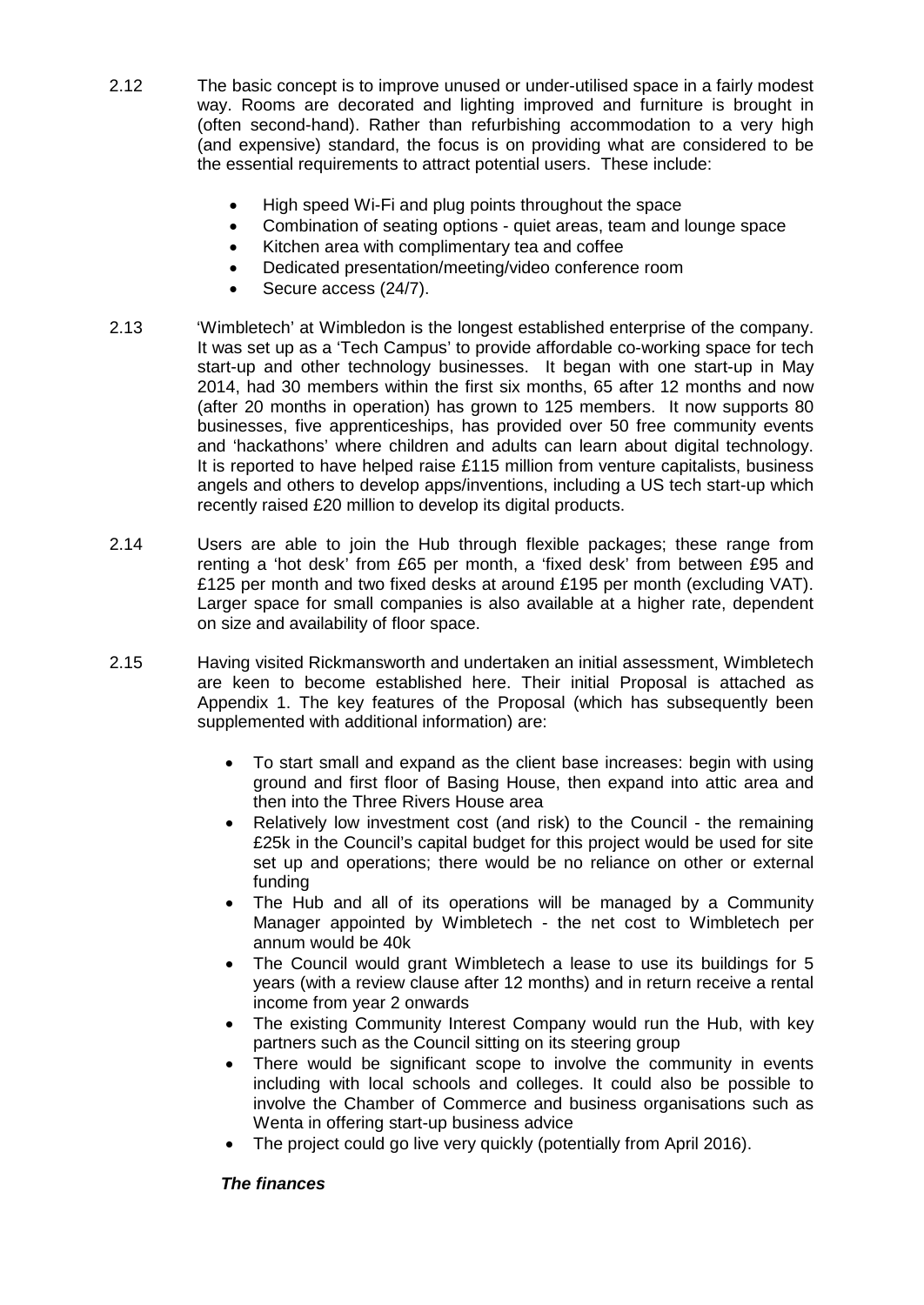2.16 Table 1 below provides a comparison between the Wenta and the Wimbletech proposals in terms of set up costs, management costs and projected income to the Council. It is not a direct comparison as the way items such as running costs are taken into account varies between each proposal, but it gives a basic comparison between the two proposals:

## **Table 1**

|                                                                 | Wenta                                                                          | Wimbletech      |
|-----------------------------------------------------------------|--------------------------------------------------------------------------------|-----------------|
| Set up costs                                                    | 150k                                                                           | 50 <sub>k</sub> |
| Capital<br>contribution<br><b>TRDC</b>                          | 75k*                                                                           | 25k             |
| Projected<br><b>Rental</b><br><b>Income</b><br>TRDC (at Year 4) | Annual   17k ('realistic') $-$ 42k   24k net ***<br>to   ('optimistic') net ** |                 |

- match funding element and subject to approval of LEP bid
- based on current running costs (2014/15 levels) for Basing House but not TRH
- \*\*\* based on current running costs (2014/15 levels) for Basing House and TRH

2.17 Table 2 below provides a breakdown of projected rental income to the Council in relation to the Wimbletech proposal.

|                   | <b>Basing House</b> |               | <b>Three Rivers House</b> |               |  |
|-------------------|---------------------|---------------|---------------------------|---------------|--|
|                   |                     |               |                           |               |  |
|                   | <b>Monthy</b>       | <b>Annual</b> | <b>Monthly</b>            | <b>Annual</b> |  |
|                   |                     |               |                           |               |  |
| Year 1            | $\star$             | *<br>ი        | 0 *                       | 0 *           |  |
| Year <sub>2</sub> | 1,500               | 18,000        | 600                       | 7,200         |  |
| Year <sub>3</sub> | 2,000               | 24,000        | 800                       | 9,600         |  |
| Year 4            | 2,500               | 30,000        | 1,200                     | 14,400        |  |
| Year 5            | 2,500               | 30,000        | 1,200                     | 14,400        |  |

#### **Table 2**

\* assumes a rent (and rate) free period for first 12 months.

- 2.18 The running costs to the Council for Basing House for the last complete year (2014/15) was around £15,000 per annum, covering repairs and maintenance, Fire Officer's requirements, gas, electricity, rates and security equipment. It is more difficult to provide a similar figure for the Building Control space in Three Rivers House as the running costs are not broken down into individual office spaces in Three Rivers House (TRH). However in 2014/15 these were estimated to be about £13,000 per annum for this area based on the floorspace as a proportion of the overall building.
- 2.19 The combined current annual running costs for both Basing House and TRH in 2014/15 were therefore approximately £28,000 (and this is reflected in Table 1 above in relation to the Wenta proposal). However in future years, this amount is likely to increase, particularly in relation to business rates payable at Basing House when it becomes fully occupied (subject to further assessment and any rate relief that may be applicable). Running costs by Year 4 for both Basing House and TRH (excluding the Museum) are estimated to be around £40,000 in total.
- 2.20 Nevertheless, the projected rental income from the Wimbletech proposal over 5 years is still expected to exceed the running costs with a net income to the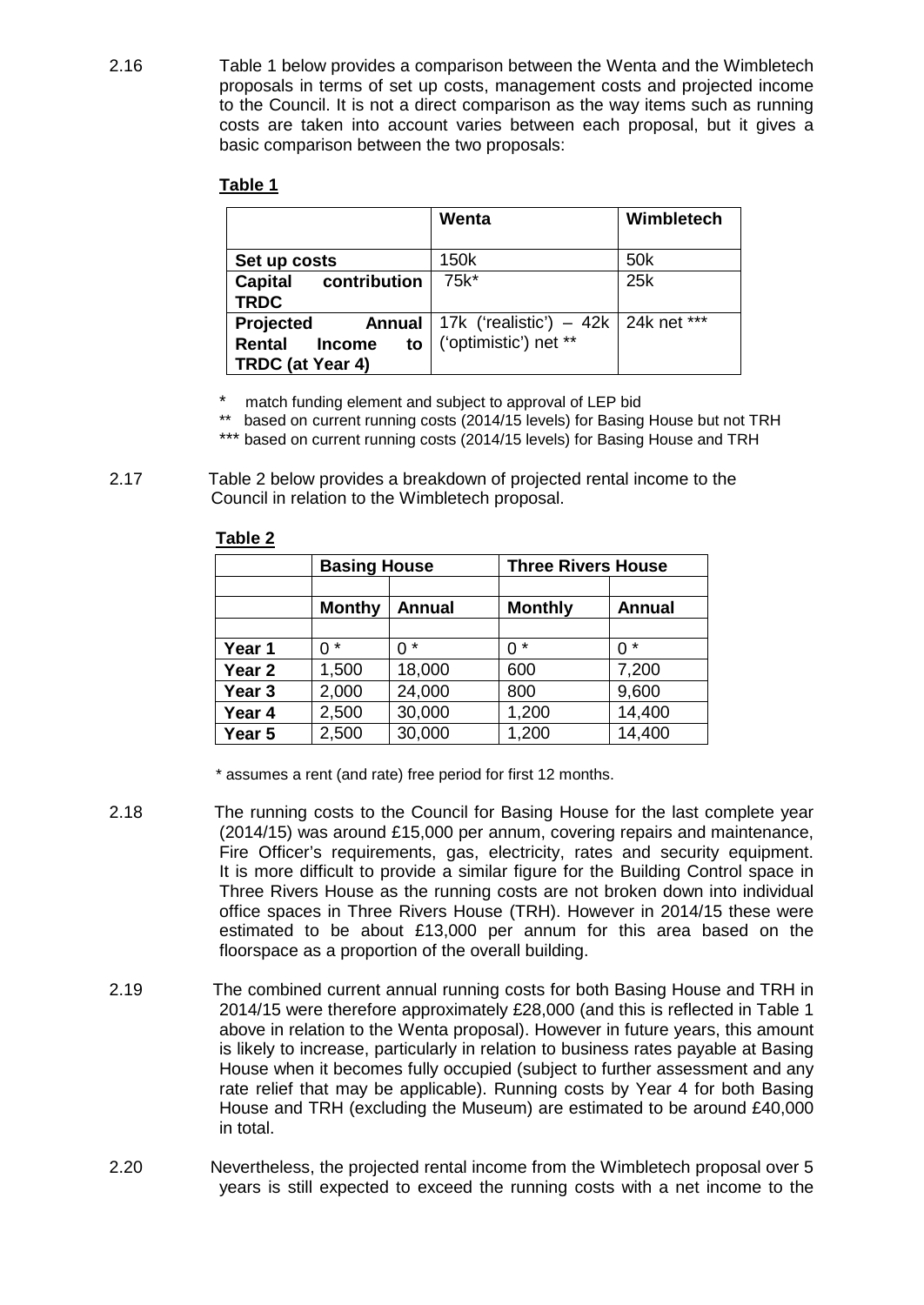Council of about £14k per annum by Year 4 of the operation, at which point the Hub would be fully established and at full capacity.

- 2.21 In terms of 'opportunity costs' and what each space could generate on the open market for commercial office space, it is estimated that a rental income of around £165 per square metre could be generated for TRH and £200 per square metre for Basing House. At these rental levels both areas could generate a combined gross income to the Council of around £62,500 per annum (£22,500 net after allowing for running costs). However this would assume that both spaces are fully let and a significant level of investment would first be needed to make the spaces attractive to the commercial sector.
- 2.22 Whilst the projected medium term rental income from the Wimbletech proposal is likely to be lower than could be achieved commercially, it does not take into account the significant economic and community value of the project. Furthermore investment into setting up local businesses will in future years generate additional business rate revenue for the Council.
- 2.23 In taking forward the Wimbletech proposal, it is proposed that a more detailed financial appraisal is undertaken to verify the projected costs (including rates), rental levels and income, and this will be reported back to Members.

## *References*

- 2.24 Initial informal feedback received from London Borough of Merton in relation to their experience with Wimbletech has been positive with the operation going well and the level of take up exceeding initial expectations. The Proposal for Rickmansworth would be based on a similar concept with the following common factors:
	- The Council provide a certain element of seed funding to help establish the Hub, refurbish space and improve infrastructure such as ICT
	- A lease/contract is entered into between the two parties, with a review clause and clear outputs expected
	- A certain rent and rate free period is provided by the Council to enable the Hub to become established
	- The Council sits on a Steering group (which meets on a quarterly basis).

## *Basing House and the Museum*

2.25 Currently the Three Rivers Museum occupies three rooms within the ground floor of Basing House. At the Policy & Resources Committee on the 6 July 2015 it was resolved to grant the Museum a one year extension of its lease with the Council, ending in September 2016. Any proposal to convert Basing House for the Work Hub purposes would not affect the Museum's use of the building.

## 3. **Options/Reasons for Recommendation**

- 3.1 The key benefits of the Wimbletech proposal are that it offers a relatively low investment/low risk to the Council, it can be started off quickly on a small scale and can grow organically over time, it uses a tried and tested model which is working elsewhere with other councils and there is potentially a significant amount of community gain. It is also much closer to the original community based model for our Work Hub (which was originally focussed just on the space within Three Rivers House).
- 3.2 It is recommended that the Council moves forward with the Wimbletech proposal, with the next stages being further work in preparing a suitable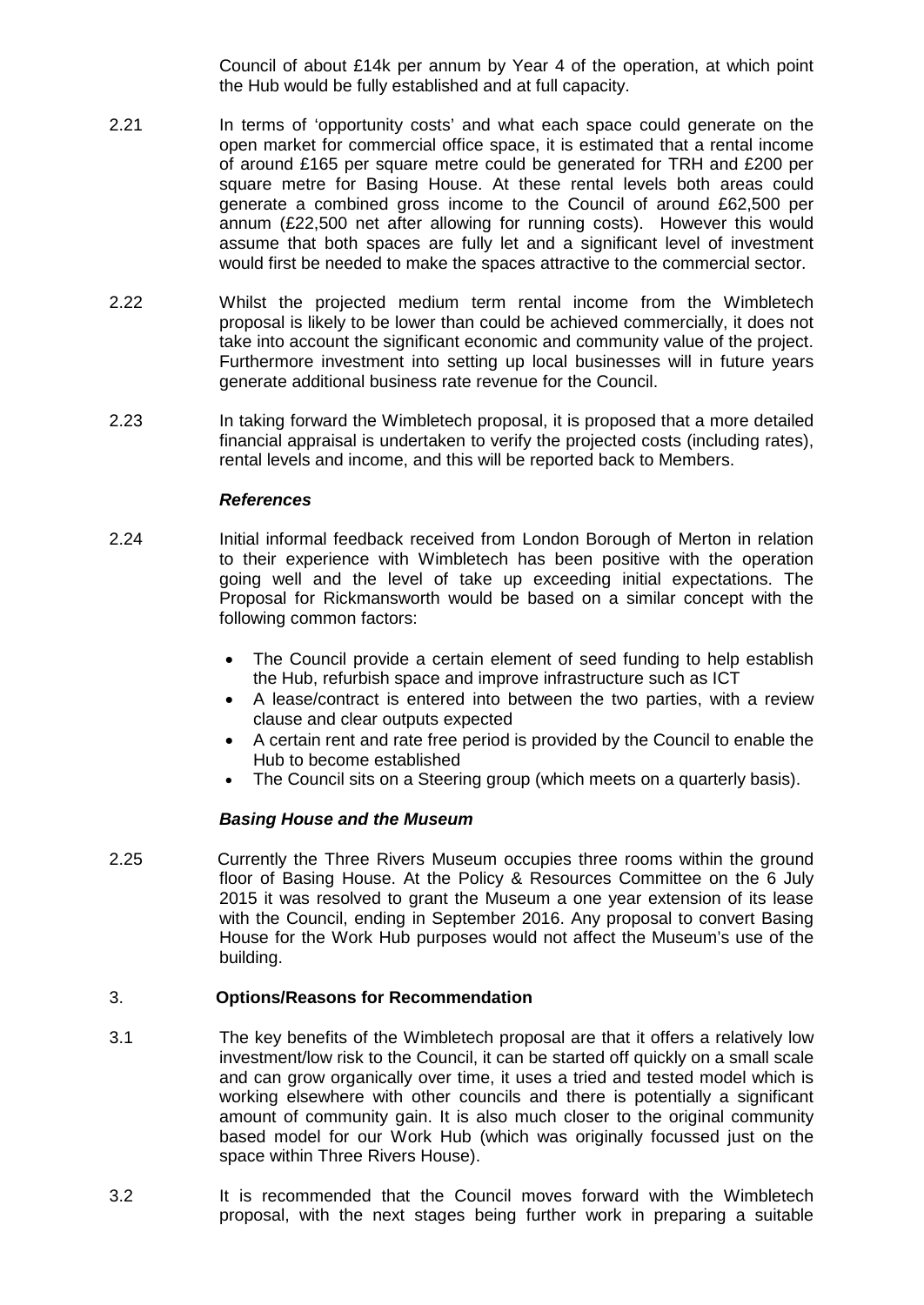leasing arrangement and contract, defining the rental arrangements and income and agreeing a defined set of outputs in relation to occupancy, business and job creation.

- 3.3 The Wenta proposal remains an option for the Council but, given that it is reliant on a more significant level of capital investment from the Council (with or without a grant contribution from the LEP), it is unlikely that this proposal can be pursued further. Any update on the LEP bid will be provided verbally at the meeting. As noted in this report it is still hoped that Wenta can be involved in helping to provide outputs from the Wimbletech project by using the Hub as a part-time base to deliver its own programmes in relation to advice on startups and training.
- 3.4 The proposal would be in line with the Council's economic development objectives as set out in the Strategic Plan, the emerging Three Rivers Economic Development Strategy and the national economic growth agenda.

## 4. **Policy/Budget Reference and Implications**

- 4.1 The recommendations in this report are within the Council's agreed policy as set down in the Strategic Plan to promote the local economy, jobs, training and skills.
- 4.2 The Strategic Plan contains objectives for the Council to encourage business, champion the local economy and work in partnership to provide training, skills and access to employment. The recommendations in this report relate to the achievement of the following performance indicators:
	- **ESD 07- Change in Employment Floorspace**
	- ESD 08- New business registrations per 10,000 resident population
	- **ESD 09- Economically Active People in District**
	- **ESD 10- Vacancy Rate for Town and District centres.**
- 4.3 The impact of the recommendations on all these performance indicators is likely to be positive if the Work Hub goes ahead.

#### 5. **Financial Implications**

- 5.1 £30,000 is set aside in the Council's capital budget for the original Work Hub Proposal. However this was only for refurbishing the identified space in Three Rivers House. The Sustainable Development, Planning & Transport Committee agreed that £5,000 be used for further feasibility and investigations, leaving a balance of £25,000.
- 5.2 Taking forward the Wimbletech proposal would utilise the remaining £25k in the capital budget for this project (15k for furnishings, desks, and broadband and 10k for operations and marketing). There would be no reliance on any other capital funding (internal or external). The financial comparisons between the Wimbletech and the Wenta proposals, the projected rental income and the potential opportunity costs are set out in paragraphs 2.17-2.23 of this report.

## 6. **Legal Implications**

- 6.1 The Council is required to have regard to economic development in its area through the Localism Act and Growth and Infrastructure Act.
- 6.2 In taking this project forward, further work will need to be carried into relation to the contractual and leasing/licencing arrangements. At this stage, there are not considered to be any major legal obstacles to taking the project forward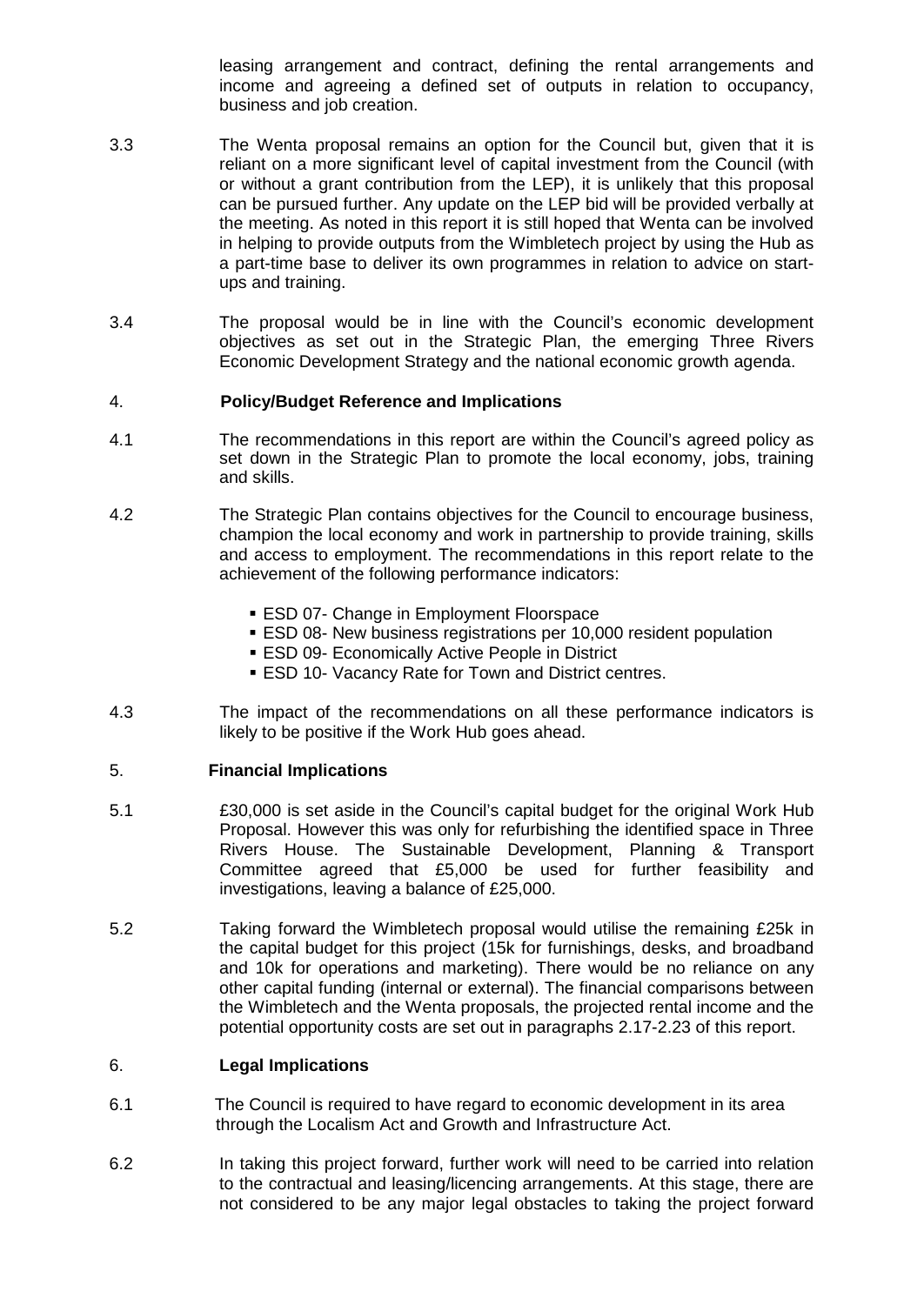though care will need to be taken to ensure that the individual business units do not obtain unintended security of tenure as against the Council.

# 7. **Equal Opportunities Implications**

# 7.1 **Relevance Test**

| Has a relevance test been completed for Equality Impact?                       | Yes |
|--------------------------------------------------------------------------------|-----|
| Did the relevance test conclude a full impact assessment   No<br>was required? |     |

## 7.2 **Impact Assessment**

What actions were identified to address any detrimental impact or unmet need? None required.

## 8. **Staffing Implications**

8.1 The initial set up will be overseen by existing staff within the Council (Economic & Sustainable Development, Asset Management, Legal Services, Finance, ICT, Partnerships etc.). The day to day running of the Work Hub will need to be carried out by a community manager, appointed by Wimbletch. They would be responsible for arranging all bookings, managing the website, IT and office equipment and for general marketing. Wimbletech's proposals assume a level of collaboration with the Council in relation to security of the premises and in signposting business enquiries via the Customer Service Centre.

## 9. **Environmental Implications**

9.1 Providing local employment opportunities will enable people to work locally rather than commuting out to areas further afield, thereby providing environmental benefits.

## 10. **Community Safety Implications**

10.1 None specific.

## 11. **Customer Services Centre Implications**

11.1 The CSC will be briefed on the project once it is in place including dealing with requests for information on economic development and business advice.

## 12. **Communications and Website Implications**

12.1 The Work Hub will be actively marketed via the Communications team. A specific brand will need to be developed for the Rickmansworth Hub.

#### 13. **Risk Management and Health & Safety Implications**

13.1 The Council has agreed its risk management strategy which can be found on the website at http://www.threerivers.gov.uk. In addition, the risks of the proposals in the report have also been assessed against the Council's duties under Health and Safety legislation relating to employees, visitors and persons affected by our operations. The risk management implications of this report are detailed below.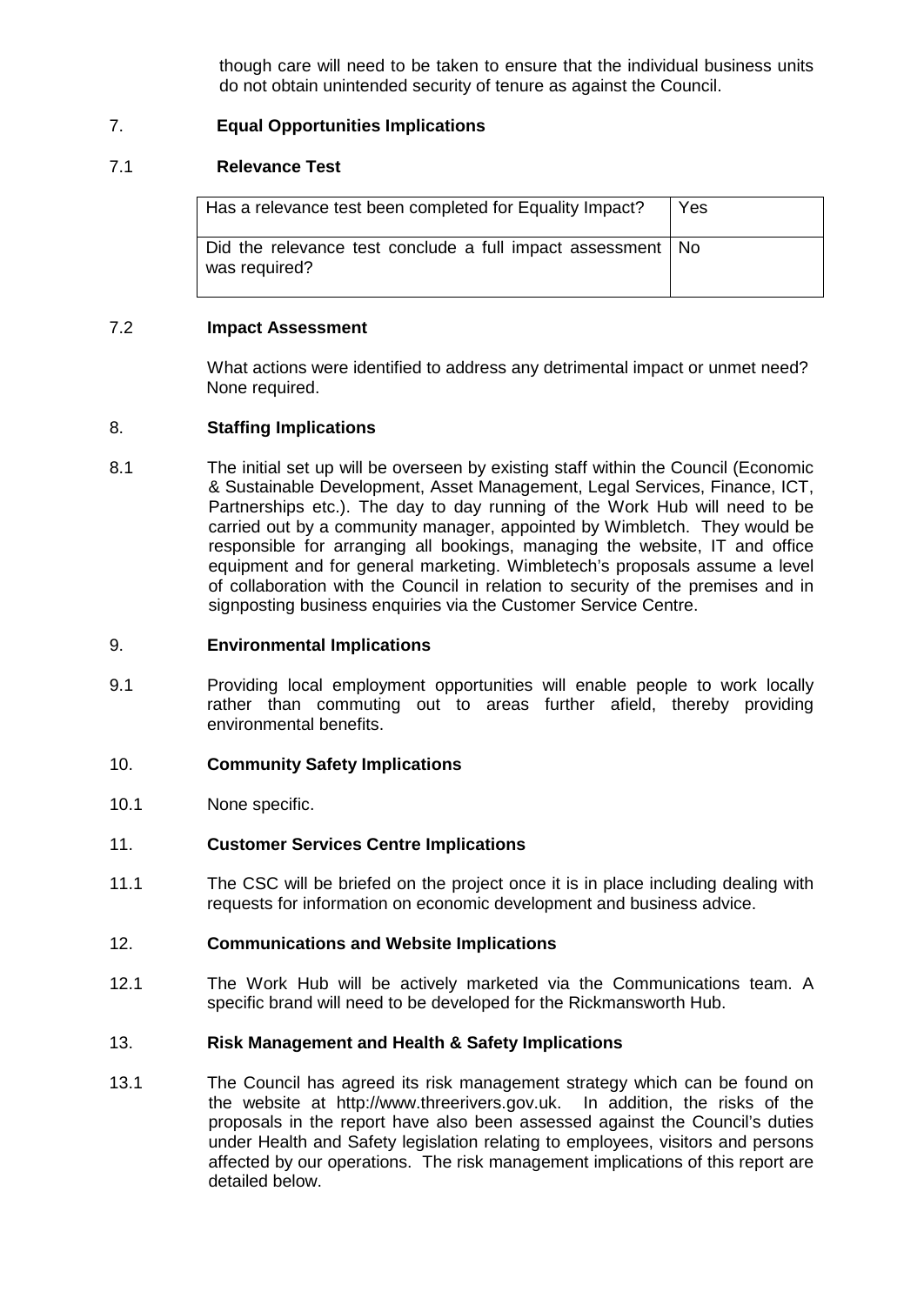- 13.2 The subject of this report is covered by the Economic and Sustainable Development service plan. Any risks resulting from this report will be included in the risk register and, if necessary, managed within this plan.
- 13.3 The following table gives the risks if the recommendation(s) are agreed, together with a scored assessment of their impact and likelihood:

| Description of Risk                                            | Impact | Likelihood |
|----------------------------------------------------------------|--------|------------|
| The level of take up and income generation for the $\vert$ III |        |            |
| Work Hub is below expectations.                                |        |            |
| Expenditure invested into the Work Hub is not   III            |        |            |
| recovered.                                                     |        |            |

13.4 The following table gives the risks that would exist if the recommendation is rejected, together with a scored assessment of their impact and likelihood:

| Description of Risk                                                                                                                     | Impact | Likelihood |
|-----------------------------------------------------------------------------------------------------------------------------------------|--------|------------|
| The Council's objectives and targets in relation to   III<br>economic development in the Strategic Plan would<br>not be fully achieved. |        |            |

13.5 Of the risks above the following are already included in service plans:

| Description of Risk |  |                                |  | Service Plan                                                                    |
|---------------------|--|--------------------------------|--|---------------------------------------------------------------------------------|
| $1 - 3$             |  | economic development strategy. |  | The Council is committed to producing an Economic & Sustainable<br>Development. |

13.6 The above risks are plotted on the matrix below depending on the scored assessments of impact and likelihood, detailed definitions of which are included in the risk management strategy. The Council has determined its aversion to risk and is prepared to tolerate risks where the combination of impact and likelihood are plotted in the shaded area of the matrix. The remaining risks require a treatment plan.

| Α |               |   |   | Impact              | Likelihood        |
|---|---------------|---|---|---------------------|-------------------|
| в |               |   |   | $V =$ Catastrophic  | $A = 98\%$        |
| С |               | З |   | $IV = Critical$     | $B = 75\% - 97\%$ |
|   |               |   |   | $III =$ Significant | $C = 50\% - 74\%$ |
|   |               | ◠ |   | $II = Marginal$     | $D = 25\% - 49\%$ |
|   |               |   |   | $=$ Negligible      | $E = 3\% - 24\%$  |
|   | ''            | Ш | V |                     | $F = 2\%$         |
|   |               |   |   |                     |                   |
|   | <b>Impact</b> |   |   |                     |                   |

13.7 In the officers' opinion none of the new risks above, were they to come about, would seriously prejudice the achievement of the Strategic Plan and are therefore operational risks. The effectiveness of treatment plans are reviewed by the Audit Committee annually.

## 14. **Recommendation**

- 14.1 That Policy and Resources Committee:
	- Notes the contents of this report and the Wimbletech proposal
	- Agrees in principle that that the Council moves forward to the next stages with Wimbletech in developing a suitable leasing arrangement and contract, defining the rental and income arrangements and agreeing a defined set of outputs, with a view to having a viable project in place by April 2016.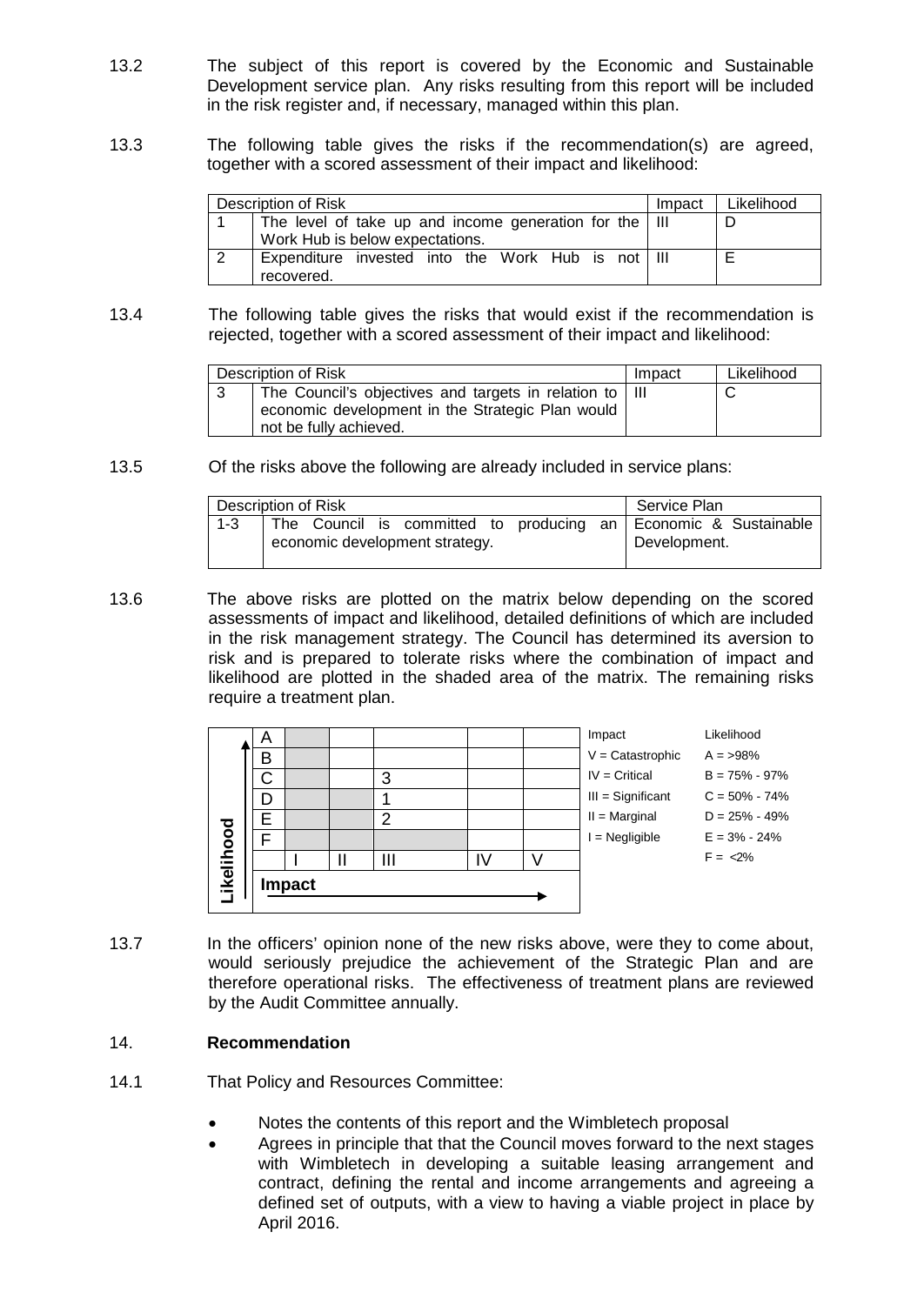• Agrees that details of the final proposal be reported back to the Sustainable Development, Planning and Transport Committee on 10 March 2016.

Report prepared by: Renato Messere, Head of Economic & Sustainable Development.

## **Data Quality**

Data sources: Not applicable.

## **Background Papers**

Three Rivers Strategic Plan 2015-18.

 Reports to Sustainable Development, Planning & Transport Committee 9 June 2015, 9 September 2015 and 10 November 2015.

## **Appendices**

 Appendix A- Proposal for a Community Work Hub Wimbletech CIC (December 2015).

## **Form A – Relevance Test -**

## **Function/Service Being Assessed:**

## **1. Populations served/affected**:

√ Universal (service covering all residents)? Yes.

## **2. Is it relevant to the general duty? (see Q and A for definition of 'general duty')**

Which of these three aspects does the function relate to (if any)?

- $\sqrt{1}$  Eliminating Discrimination
- $\sqrt{2}$  Promoting Equality of Opportunity
- $\sqrt{3}$  Promoting good relations

Is there any evidence or reason to believe that some groups could be differently affected?

√ No although the Work Hub would focus on helping people wishing to start up and expand their businesses.

#### **3. What is the degree of relevance?**

In your view, is the information you have on each category adequate to make a decision about relevance?

√Yes

Are there any triggers for this review (for example is there any public concern that functions/services are being operated in a discriminatory manner?) If yes please indicate which:

 $\sqrt{}$  No Not at present

#### **4. Conclusion**

On the basis of the relevance test would you say that there is evidence that a medium or high detrimental impact is likely? (See below for definition)

 $\Box$  No